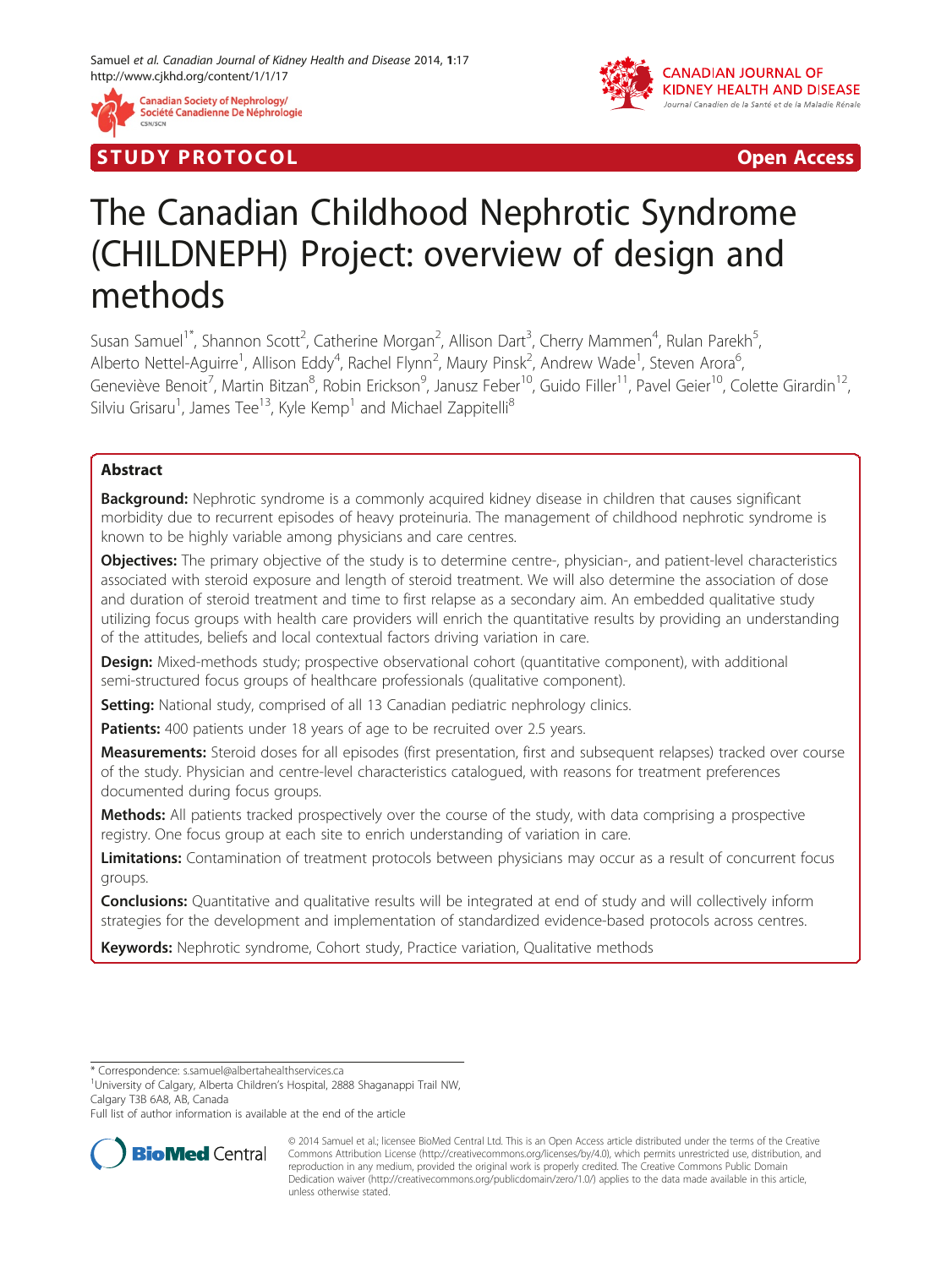# Abrégé

Contexte: Le syndrome néphrotique est une néphropathie fréquente chez l'enfant, qui cause une morbidité considérable en raison de la récurrence d'épisodes de protéinurie importante. La gestion du syndrome néphrotique de l'enfant varie énormément d'un médecin et d'un centre de soins à l'autre.

Objectifs: L'objectif principal de cette étude est de déterminer les caractéristiques associées à l'exposition et la durée du traitement aux stéroïdes, liées au centre, au médecin et au patient. En deuxième lieu, nous déterminerons la corrélation entre la dose et la durée du traitement aux stéroïdes, puis la durée avant la première rechute. À cette étude s'ajoutera une étude qualitative avec des groupes de discussion composés de professionnels de la santé qui viendra enrichir les résultats quantitatifs en favorisant une meilleure compréhension des attitudes, des croyances et des facteurs contextuels locaux qui entraînent des variations dans les soins.

Type d'étude: Une étude méthodologique mixte; étude d'observation de cohorte prospective (composante quantitative), combinée avec des groupes de discussion semi-structurés composés de professionnels de la santé (composante qualitative).

Contexte/Échantillon: Étude nationale, constituée des 13 cliniques canadiennes de néphrologie pédiatrique.

Participants: 400 patients âgés de moins de 18 ans, à recruter sur une période de 2,5 années.

Mesures: Suivi des doses de stéroïdes pour chacun des épisodes (première présentation, première rechute et suivantes), tout au long de l'étude. Catalogage des caractéristiques liées au médecin ou au centre, et attestation des raisons justifiant les préférences de traitement au cours des séances avec les groupes de discussion.

Méthodes: Tous les patients suivis de manière prospective dans le cadre de l'étude, dont les données constituent un registre prospectif. Un groupe de discussion à chaque endroit, afin d'enrichir la compréhension des variations dans les soins.

Limites de l'étude: La contamination des protocoles de traitement entre les médecins peut se produire en raison de la tenue simultanée de groupes de discussions.

Conclusions: Les résultats quantitatifs et qualitatifs seront intégrés à la fin de l'étude et permettront de mettre en place des stratégies de développement et de mise en œuvre de protocoles normalisés et fondés sur des données probantes.

# What was known before

Management of childhood nephrotic syndrome is variable between physicians and nephrology centres.

## What this study adds

This is the first national, Canadian, population-based evaluation of treatment of children with nephrotic syndrome. The study will provide novel information regarding factors driving treatment variation and how variation affects patient outcomes.

# Background

Childhood nephrotic syndrome, typically characterized by recurrent episodes of heavy proteinuria and oedema, [[1](#page-7-0)] is one of the most common chronic conditions treated by paediatric nephrologists. Patients may experience significant morbidity from complications of the disease or its treatment including severe oedema, infections, and thromboembolism that often leads to frequent hospitalizations and utilization of health care services [\[2](#page-7-0)].

Steroids are the treatment of choice both for first presentation and for subsequent relapses of nephrotic syndrome [\[3-7](#page-7-0)]. Steroid treatment is supported by evidence

published in systematic reviews [\[8,9](#page-7-0)] and a recent international Clinical Practice Guideline [[10](#page-7-0)]. Clinical response to steroids is the most important predictor of clinical outcome and prognosis [[6](#page-7-0)].

Relapses of proteinuria are common in nephrotic syndrome and require multiple courses of steroid therapy. Relapse risk is tightly linked to cessation of steroids (i.e. when steroids are stopped, the likelihood of a relapse increases). Therefore, steroid treatment duration is a key determinant of patient outcomes including treatment and prevention of relapses and also steroid toxicity [[11](#page-7-0)].

Although the current approach to treatment is based on several seminal studies, [[4,12,13\]](#page-7-0) patient management (choice of drugs, doses and duration) is known to be highly variable between physicians and care centres [[14,15\]](#page-7-0). A better understanding of the factors driving this variation will impact the design of future clinical trials evaluating optimal duration of steroid therapy to minimize relapses and toxicity.

Recently, treatment recommendations using the best available evidence for effective treatments for nephrotic syndrome were published in the Kidney Disease Improving Global Outcomes (KDIGO) Glomerulonephritis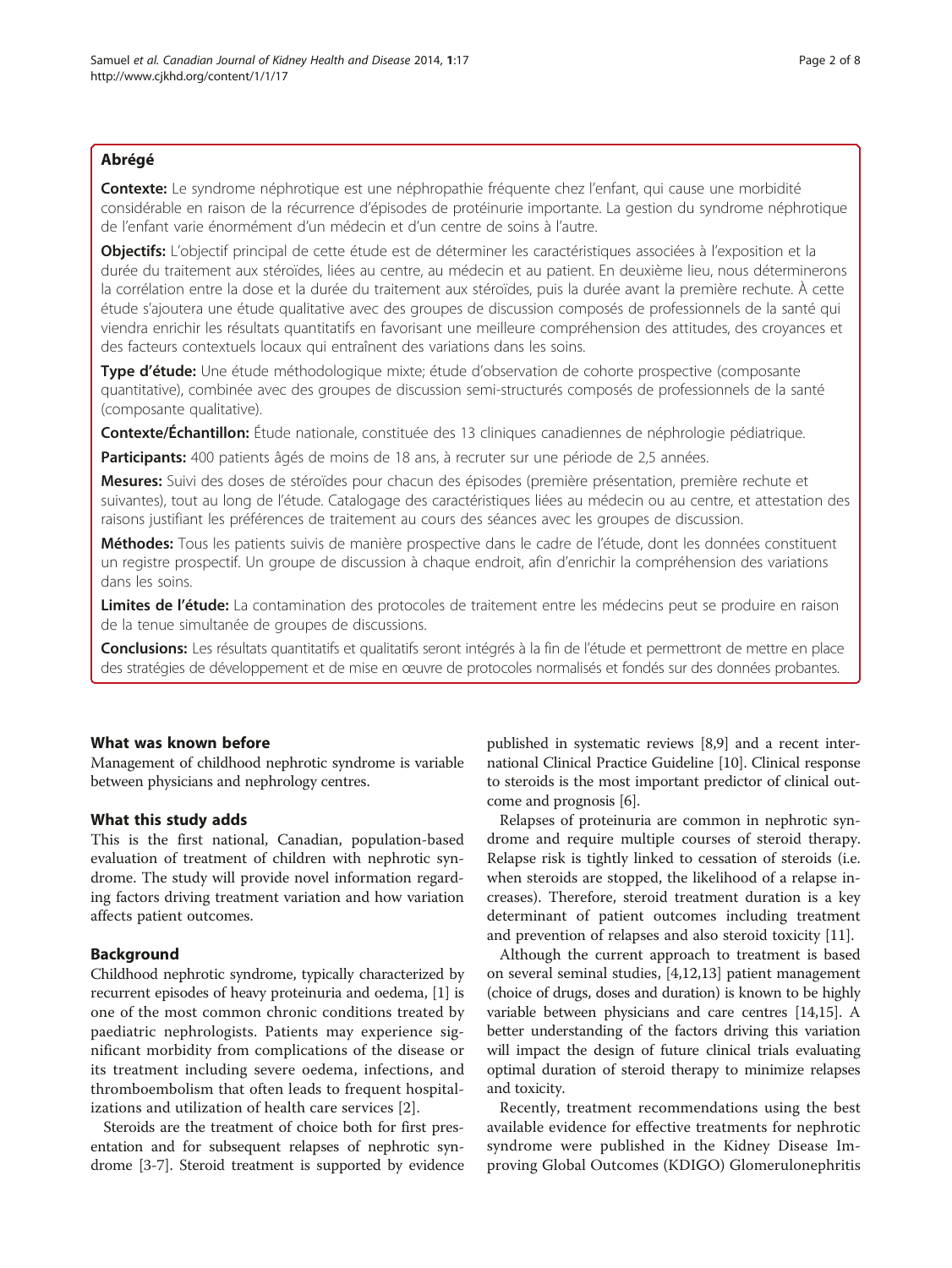Clinical Practice Guideline [[10\]](#page-7-0). In a physician survey of practice patterns, we found differences between reported practice and best evidence in the treatment of childhood nephrotic syndrome, and specifically in the duration of steroid therapy for first presentation of nephrotic syndrome [\[16\]](#page-7-0). Although, our survey was conducted prior to release of the Guideline, it is vital to understand what hinders and what facilitates the translation of Guideline recommendations into routine clinical practice, and these findings will also provide valuable insight into any research conducted in this area.

We hypothesize that physician and centre factors will play an important role in determining variation of steroid dosing for children with nephrotic syndrome. We propose to use a mixed methods design with both quantitative and qualitative components to study this problem [[17\]](#page-7-0). The larger study is quantitative and has a longitudinal cohort design, while a qualitative study is embedded within the larger study to provide a deeper understanding of the complex and multi-level processes that lead to the variation in practice. In this article, we provide details regarding our study, the Canadian Childhood Nephrotic Syndrome (CHILDNEPH) Project, the team, and supporting infrastructure. See Figure 1 for an overview of the study.

# Methods

## Infrastructure and team

We applied the Knowledge to Action Cycle, an established framework for knowledge translation, to the management

of childhood nephrotic syndrome [[18,19\]](#page-7-0). Using this framework, we engaged decision-makers and end-users (mainly paediatric nephrologists) in the research process by first setting priorities and identifying key research questions. These same individuals will also assist us in the interpretation and dissemination of results.

Our preparatory work was conducted within the Canadian Kidney Knowledge Translation and Generation Network (CANN-NET; [www.cann-net.ca\)](http://www.cann-net.ca), a national initiative funded by the Canadian Institutes of Health Research (CIHR) linking kidney researchers, knowledge translation specialists, and knowledge users to ensure best practice in nephrology. CANN-NET has a Paediatrics Committee, with broad representation from Canadian paediatric nephrology centres, which is dedicated to promoting research, knowledge translation and best practices in paediatric nephrology. Following a survey of Canadian paediatric nephrologists in 2011, the Committee recognized the importance of knowledge generation and translation in childhood nephrotic syndrome. The CHILDNEPH Project was formed in response to this identified need and brings together researchers and knowledge users in paediatric nephrology utilizing national supporting infrastructure.

The Canadian Association of Paediatric Nephrologists (CAPN; [www.capneph.ca](http://www.capneph.ca)) has supported our work by allowing us to engage the wider CAPN membership through study updates at semi-annual meetings. All 13 academic paediatric nephrology centres in Canada have agreed to participate (Table [1](#page-3-0)), with site investigators identified to ensure nationwide success of the study.

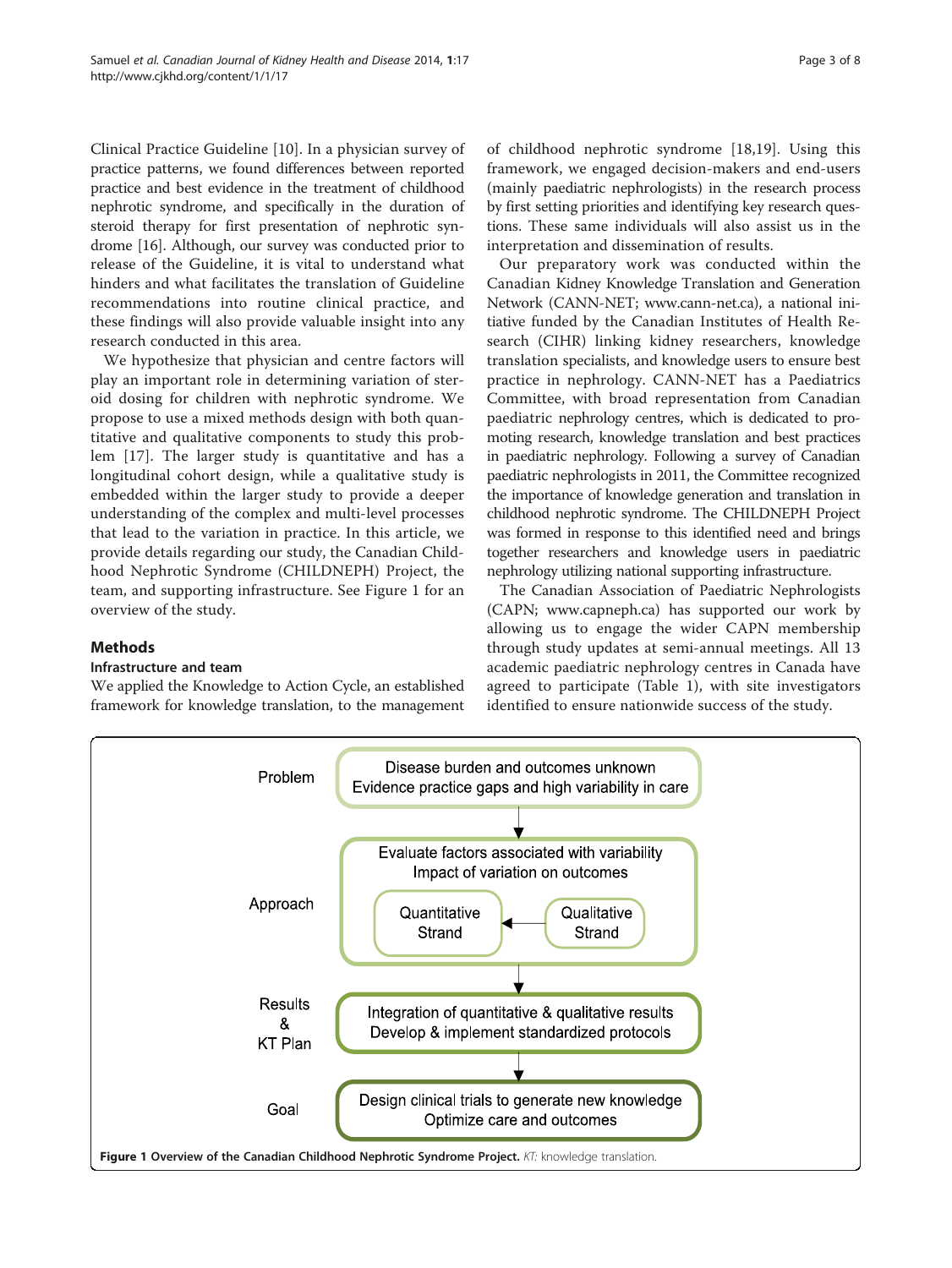#### <span id="page-3-0"></span>Table 1 CHILDNEPH participating sites

| <b>Participating Site (Hospital)</b>               | City            |
|----------------------------------------------------|-----------------|
| Alberta Children's Hospital                        | Calgary         |
| Montreal Children's Hospital                       | Montreal        |
| Stollery Children's Hospital                       | <b>Edmonton</b> |
| Children's Hospital                                | Winnipeg        |
| <b>BC Children's Hospital</b>                      | Vancouver       |
| SickKids Hospital                                  | Toronto         |
| Royal University Hospital                          | Saskatoon       |
| <b>IWK Health Centre</b>                           | Halifax         |
| Centre Hospitalier Universitaire Sainte-Justine    | Montreal        |
| Centre Hospitalier Universitaire de Sherbrooke     | Sherbrooke      |
| McMaster Children's Hospital                       | Hamilton        |
| Children's Hospital of Eastern Ontario             | Ottawa          |
| Children's Hospital, London Health Sciences Centre | I ondon         |

## Study design

We will use a mixed methods study as outlined by Creswell and Plano Clark [\[17](#page-7-0)]. Institutional ethics approval will be obtained for each participating site. We will conduct a national prospective longitudinal observational cohort study of children with nephrotic syndrome to obtain data about the different doses and durations of steroid treatments using a multi-level model analytic approach. We will also evaluate the effect of variation in steroid supplementary embedded qualitative study utilizing health care provider focus groups will enrich the quantitative results by providing an understanding of the attitudes, beliefs, and local contextual factors driving variation in care. The studies (3-year quantitative and 1-year qualitative) will be conducted concurrently. Upon study completion, we will use convergent parallel mixed methods analytic approach (both quantitative and qualitative data are collected and analysed during the same phase of research, with the two sets of results merged later for an overall interpretation) [[17](#page-7-0)] to compare qualitative and quantitative data across centre-, physician-, and patient-level attributes (Figure 2).

## Quantitative study

#### Study period and subject selection

Site-specific patient identification protocols will be developed to ensure all patients are screened for eligibility. The enrolment period will last 2.5 years and the observation period will continue for an additional 6 months thereafter.

The developed inclusion criteria balance the need to maximize sample size, while minimizing individual contamination from prior treatments:

a) A child upon first presentation of nephrotic syndrome who meets the following criteria: age: 1 to ≤18 years, oedema present, proteinuria (≥3+ on

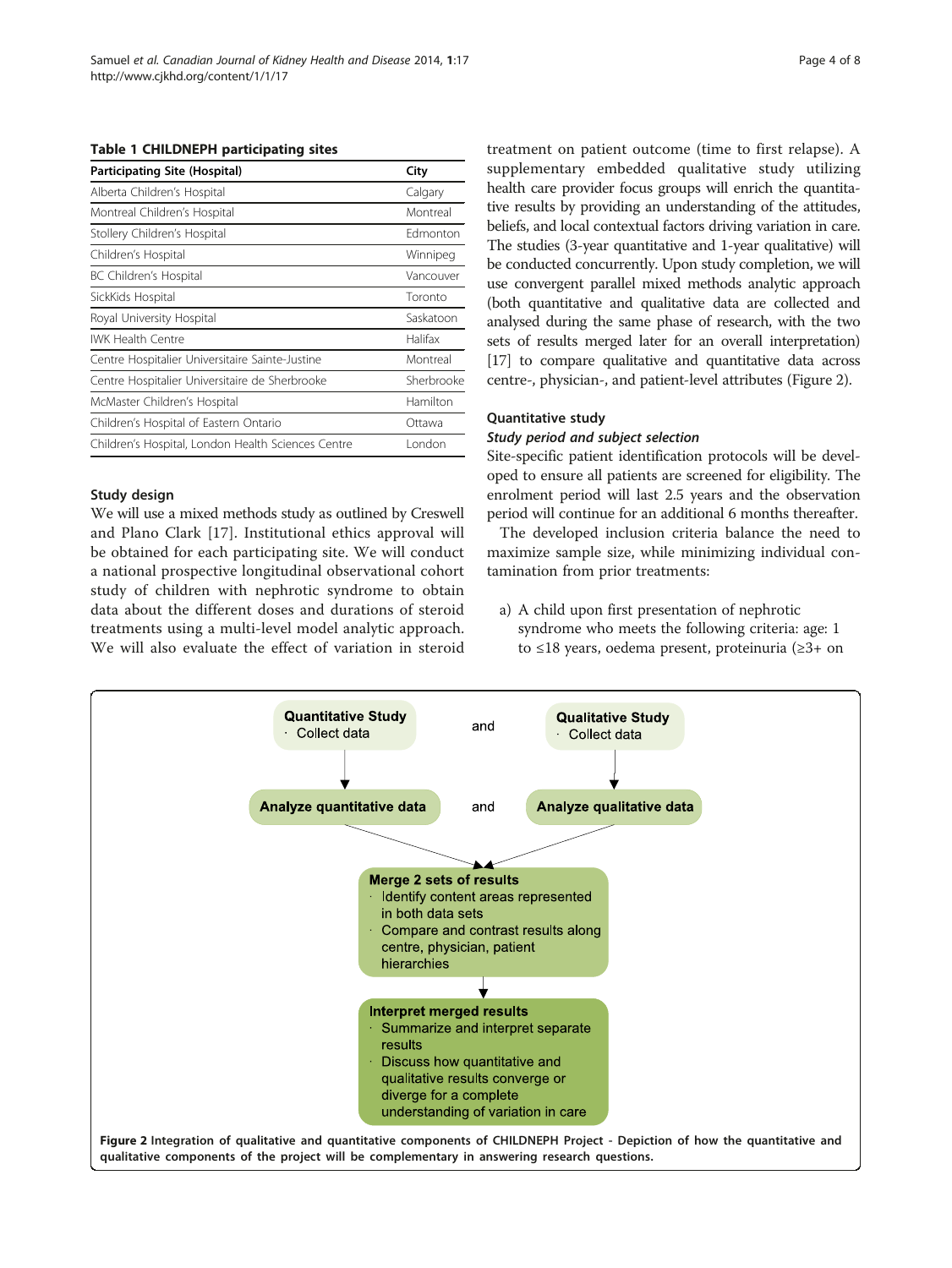dipstick,  $\geq$ 3 g/L on urinalysis or urine protein to creatinine ratio  $[U_{P/C}] \ge 200$  mg/mmol), serum albumin  $\leq$ 25 g/L, and no prior treatment with steroids for nephrotic syndrome.

b) A child with an established diagnosis of idiopathic childhood nephrotic syndrome who presents at the beginning of either a first or second relapse (defined as proteinuria ≥3+ on dipstick, ≥3 g/L on urinalysis or  $U_{P/C} \geq 200$  mg/mmol for 3 consecutive days, after remission attained from prior treatment with steroids, during enrolment period prior to start of steroid-sparing agents).

Patients will be excluded if they meet one of the following criteria either at enrolment or during the course of study:

- a) Nephrotic syndrome in association with known disease entity (e.g. lupus, malignancy).
- b) Reduced serum C3 concentration.
- c) Steroid-resistant patients will be excluded from the final analysis (see below), but data will be entered into the registry for ongoing follow-up.

Defining an exclusion criterion after enrolment is necessary since current practice assumes that all patients are 'steroid sensitive' at first presentation. As mentioned above, a failure to induce complete remission of proteinuria defines steroid resistance. However, the protocol of this study will not define steroid resistance but rather allow clinicians to follow their local operational definitions.

## **Outcomes**

Our primary outcome of interest is cumulative steroid exposure (in mg/m<sup>2</sup> prednisone equivalents) per episode. An episode is defined as time from start of full dose daily steroid therapy (60 mg/m<sup>2</sup> or 2 mg/kg up to a maximum dose of 60 mg/day) to either (i) cessation of steroids or (ii) re-start of full-dose steroids in steroid-dependent patients and is characterized either as first presentation or relapse. We will examine: a) total dose received per episode; and b) average daily dose per episode. This outcome definition is consistent with measures of steroid exposure used in prior studies conducted in Europe and Canada [[7,20](#page-7-0)]. Expressing steroid exposure per unit time allows for the comparison of patients with variable follow-up times (subjects recruited in the beginning versus at the end of a fixed study period). We are evaluating steroid prescription per episode as opposed to cumulative steroid exposure over a specified observation interval because our primary aim is to study determinants of variability in steroid prescription for episodes of proteinuria rather than patient outcomes (toxicity, frequency of relapses) related to cumulative exposure of steroids. The secondary outcome is the length of episode in days, with daily versus alternate day therapy taken into account. It is also important to note that we will be capturing 'prescribed steroids' or 'steroids taken as reported by family'. We will not be monitoring adherence using pill counts, tracking of prescription refills or other methods due to feasibility constraints. Nevertheless, we will monitor adherence based on self- or parent-report as a percentage of total prescribed medication 'as taken' and this proportion will be used in adjusted analyses as appropriate.

The following outcomes will be collected for descriptive purposes: relapse rate, choice of steroid-sparing agent stratified by clinical indication (frequently relapsing/ steroid-dependent/other), relapse rate prior to kidney biopsy, and reasons for kidney biopsy. The following outcomes will be used to measure complications of steroid treatment: anthropometric changes during observation period (age- and sex-specific standard-deviation scores (z-scores) for height, weight, and body mass index [BMI]), hypertension ( $\geq 95^{\text{th}}$  percentile) during the observation period and requirement for and duration of antihypertensive therapy, and external manifestations of steroid toxicity evident during semi-annual study visits (cushingoid facies, hypertrichosis, cataracts, striae, acne)– the definitions of which are similar to those observed in prior nephrotic syndrome dosing studies [\[4](#page-7-0)].

## Main determinant and exposure variables

We will study centre-, physician-, and patient-level variables as potential determinants of steroid exposure both by cumulative dose and length of treatment. Centre-level variable include 'use of standardized protocols [yes/no]'. Physician-level variables of interest include location of nephrology fellowship training (Canadian and non-Canadian) and years in practice, both shown to significantly impact variability in practice patterns [[16\]](#page-7-0). The following patient-level variables will be used: age, gender, ethnicity, hematuria at presentation, estimated glomerular filtration rate (GFR) at presentation.

## Study time points

Our study data points will follow the clinical course of each patient. Children will be treated with steroids at each episode. Study time points have been chosen to balance the need to collect the required exposure and outcome variables with the desire to minimize study visits. They will be collected using standardized case report forms and include: 1) study entry; 2) beginning of all subsequent relapses; 3) end of first episode and end of all subsequent relapses; 4) biannual study visits; 5) start of steroid-sparing agents; 6) kidney biopsy; and 7) study-end visit. Physician assessments will be performed at the following study points: study entry, biannual study visits, study end.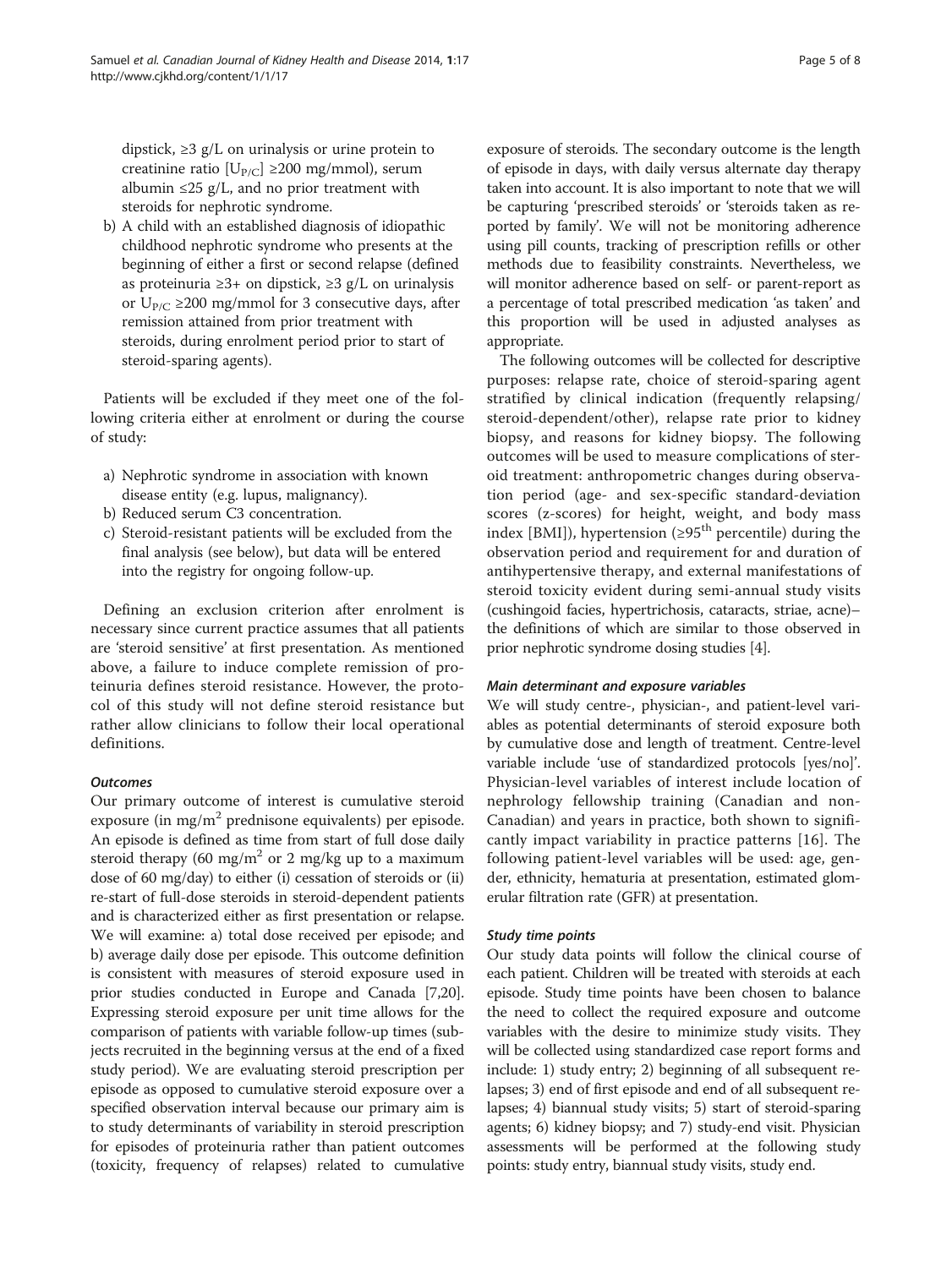#### Data collection strategy

Data collected at study entry are a part of routine clinical care and include demographic information, height, weight, blood pressure, blood test results (C3, albumin, cholesterol if available), urine protein values by dipstick (or urine protein to creatinine ratio), and medical history. Details concerning the steroid prescription (including dose and duration of initial dose and taper) will be collected at entry and at all subsequent episodes. Data for study points at the beginning and end of all relapses, start of steroidsparing agents, and kidney biopsy will be obtained using one or all of the following methods: chart review, review of patient log books of daily urine protein measurements and steroid dose given (part of clinical routine), and phone calls to family to confirm details of steroid prescription received.

#### Analysis

We will use mixed effects models with fixed effects for centre, physician, and patient characteristics and random effects to account for physicians clustering within centre, patients clustering within physician, and episodes clustering within patients to study the association between selected exposures and outcomes (total per episode, average dose per episode and length of steroid exposure). We will describe all additional outcomes of interest by centre- and patient-level variables. Association between cumulative steroid exposure per unit time during first presentation and time to first relapse will be determined using time-toevent analyses. We will account for potential collinearity of centre and physician level variables with steroid exposure in our multi-level models.

#### Sample size and power considerations

Based on an estimate of 150 new Canadian paediatric patients with nephrotic syndrome per year, a consent rate of 72%, [\[21\]](#page-7-0) an average relapse rate of one per year, and an estimated drop out of 10% (due to loss to follow-up or steroid resistance), we estimate an enrolment of at least 394 patients over a period of 2.5 years. These 394 patients will yield between 394 and 650 observations (episode at entry plus one additional relapse for approximately 70% of all participants during the observation period). There is no simple analytic formula to calculate required sample size for mixed effects model analysis with three random effects (physicians within centre, patients within physicians and episodes within patients). Given the expected sample of 394 subjects and a total of 8 explanatory variables plus 3 random effects (estimated as parameters in the model), our analysis will comply with the guideline of 10 observations (at the unit of analysis level) per variable [[22](#page-7-0)].

## Qualitative study

The embedded qualitative study will enrich the quantitative results by providing details regarding attitudes, beliefs, and local factors driving variation in care not captured by quantitative approaches. Factors and interplay between factors in clinical decision-making may involve physicians' training and their familiarity with the evidence base, practice environment, and unique patient case scenarios. Theoretically grounded in the Ottawa Model of Research Use, [[23](#page-7-0)] a knowledge translation model, we will conduct focus groups at participating sites with health professionals caring for these patients to probe for reasons for the variation of steroid protocols used. Eight focus groups (4–6 participants per group) will be conducted, each lasting 60 minutes. Focus group participants will be identified by local site investigator and will include physicians, nurses and pharmacists who are involved nephrotic syndrome treatment at that site. Focus group questions are based upon the six components of the Ottawa Model of Research Use (innovation, potential adopters, practice environment, interventions, adoption, and outcomes) and employ the same multi-level framework as the quantitative study (centre-, physician-, patient-level). We will group study sites that within geographic proximity (e.g. all Quebec sites). In centres where there are only one or two individuals managing nephrotic syndrome, we will do telephone interviews using a modified interview guide. This data will be key for knowledge translation and dissemination strategies at the end of study.

#### Overview of qualitative data analysis

Qualitative data collection and analysis will proceed concurrently. The inductive analysis will occur in three phases: coding, categorizing, and developing themes [[24](#page-7-0)]. Data analysis will be managed using the 'NVIVO' software package [\(http://www.qsrinternational.com\)](http://www.qsrinternational.com). To minimize potential bias, the initial coding and analysis of the qualitative data (reviewing focus group transcripts) will be performed by members of the qualitative team who are not participating in the initial quantitative analysis. All investigators will be involved in the final stages of analysis as de-briefers to provide credibility to the findings. All methodological decisions and insights will be documented in an audit trail [[24,25](#page-7-0)].

#### Project and data management

The study will be supervised and managed by a coordinating centre in Calgary, Alberta. All de-identified patient and physician data will be entered into an online multicentre database (REDCap™) which allows users to build databases securely for the purposes of research, particularly longitudinal cohort studies.

#### Integration of quantitative and qualitative studies

A convergent mixed methods analytic approach will be used to compare the results obtained in both the quantitative and qualitative analysis. Using matrices of the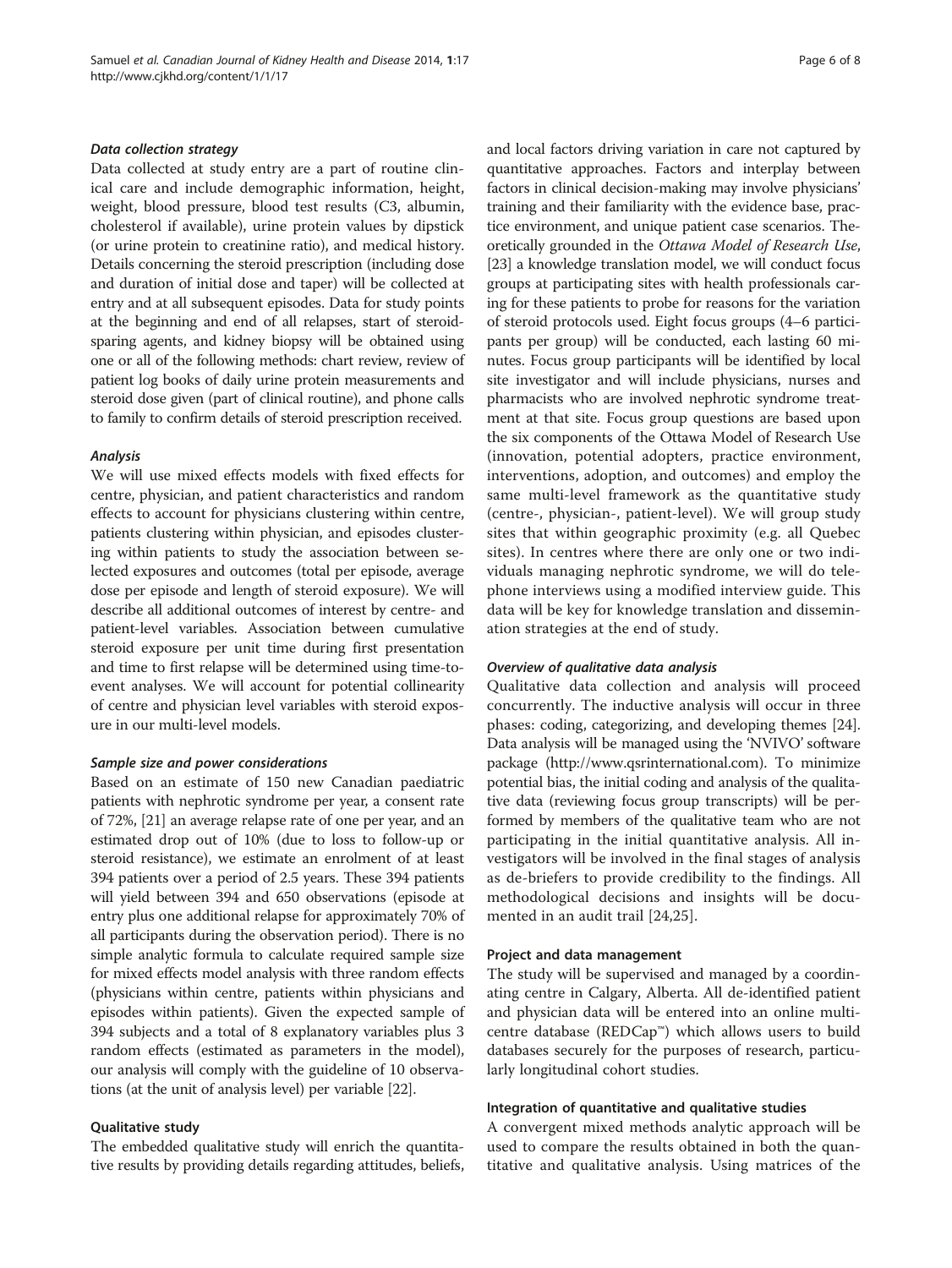hierarchies of centre-, physician- and patient-levels, the explanatory quantitative variables and themes arising from the qualitative study (e.g. existence of standardized protocols in each centre, age and training background of the physician, patient's age and ethnicity) at each level will be compared for their congruence.

## Funding sources

This project is funded by the CIHR Institute for Nutrition Metabolism and Diabetes (start-up funds, grant number PNI-134070), and the University of Calgary Roy Vi Baay Chair for Kidney Research.

## **Discussion**

The CHILDNEPH Project will address two important unanswered questions in childhood nephrotic syndrome–(i) Who and what drives variability in care? and (ii) Does the variability in care influence outcomes? We will also establish a national longitudinal cohort with a web-based collection of patient data. The study data and results will be used to systematically evaluate clinical care and outcomes, to help standardize care across centers and to evaluate the effects of such efforts on patient outcomes. We will also demonstrate the feasibility of identifying patients across Canada to conduct well-designed RCTs for optimal steroid therapy and steroid-sparing agents for nephrotic syndrome, while determining what barriers may exist in enrolling such patients.

Since childhood nephrotic syndrome meets the CIHR definition of a 'rare' disease (affects one person out of 2,000 or fewer), [\[26\]](#page-7-0) almost no single centre or region in Canada has a sufficient number of patients to produce generalizable knowledge regarding effective treatments. First arising in the paediatric oncology community in the 1950s and improving paediatric oncology outcomes from almost universally fatal to a current survival rate of 82%, [\[27](#page-7-0)] multi-centre collaborative clinical research networks can overcome this barrier and improve health outcomes of children with rare diseases. Another example of a collaborative network includes the ImproveCareNow network [\(https://improvecarenow.org](https://improvecarenow.org)) for paediatric inflammatory bowel disease (IBD). With 25% of American paediatric gastroenterologists and 34 sites, the group has seen remission rates for Crohn's disease and colitis improve from 49% to 78% in just 5 years [\[28-30\]](#page-7-0). Each of these sub-specialty areas found significant improvements through participation in the network, adherence to common 'model' care guidelines, and examination of the influence of practice variation on patient outcomes. The CHILDNEPH study will be foundational for the establishment of such a network for childhood nephrotic syndrome and for our future work in this area.

Variations in clinical practice may exist as a result of uncertainty in evidence or a lack of implementation strategies for existing clinical practice guidelines, the latter of which can be hindered at various levels - patient, physician, and health system [\[19](#page-7-0)]. As part of the knowledge translation activities for the CHILDNEPH project, we will develop an active dissemination and implementation strategy to help promote the uptake of clinical practice guidelines for the management of childhood nephrotic syndrome and may include the development of clinical pathways. This combination of information regarding factors driving practice variation and knowledge translation strategies will increase the likelihood of uptake of guideline recommendations.

Data from this study will provide us with information to design a clinical trial to determine the impact of cumulative steroid exposure at first presentation on time to first relapse and frequency of relapses. The duration of steroid therapy for first presentation of nephrotic syndrome is still debated within the literature; [\[31,32\]](#page-7-0) thus, the KDIGO Guideline recommends a wide interval for steroid therapy (daily for 6 weeks followed by 2–5 months of alternate day treatment). Our study will help us understand why physicians choose one steroid duration over another, which will identify barriers to adopting common protocols for steroid therapy. Furthermore, data regarding use and response to steroids will assist us in designing a clinical trial to determine the best steroid-sparing agent in frequently relapsing and steroid-dependent patients.

One significant source of bias in our study is due to physician participation in the focus groups as we are concurrently conducting the longitudinal observational cohort study. We acknowledge that contamination of treatment protocols may occur between physicians in one centre and centers may take measures to standardize care after the focus groups. We will monitor for this trend in the data.

In summary, this national longitudinal cohort study will generate novel data regarding determinants of variation in care and the effects of variation on patient outcomes. The study will integrate clinical care and patient-oriented research programs, similar to other collaborative clinical care and research initiatives in childhood cancer and childhood inflammatory bowel disease [[27,29](#page-7-0)]. Our future directions will include design and conduct of RCTs to address critical knowledge gaps related to the treatment of nephrotic syndrome.

#### Abbreviations

BMI: Body mass index; CANN-NET: Canadian Kidney Knowledge Translation and Generation Network; CAPN: Canadian Association of Paediatric Nephrologists; CIHR: Canadian Institutes of Health Research; CHILDNEPH Project: Canadian Childhood Nephrotic Syndrome Project; GFR: Glomerular filtration rate; KDIGO: Kidney Disease Improving Global Outcomes; U<sub>P/C</sub>: Urine protein to creatinine ratio; RCTsm: Randomized controlled clinical trials.

#### Acknowledgements

The CHILDNEPH investigators sincerely thank all research and administrative staff, paediatric nephrologists, patients, and families at all participating sites